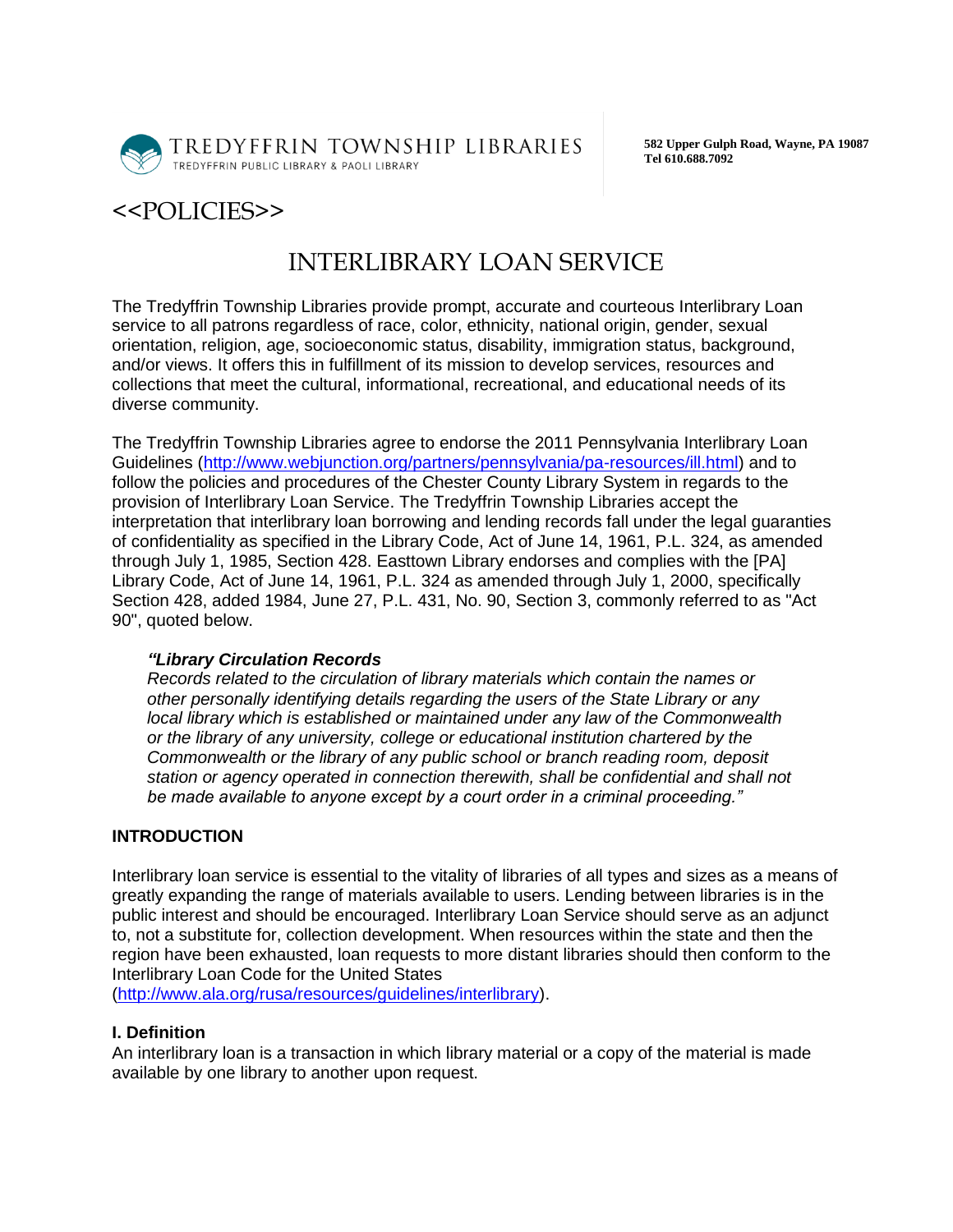### **II. Purpose**

The purpose of an interlibrary loan as defined in this policy is to obtain library material not available in the Chester County Library System.

#### **III. Scope**

- A. Under the terms of this policy, it is permissible to request on interlibrary loan from Tredyffrin Township Libraries (the libraries) any type of library material. The libraries will decide in each case whether a particular item can be provided.
- B. The libraries will not ordinarily lend the following type of materials:
	- 1. Rare or valuable material.
	- 2. Bulky or fragile items which are difficult to ship.
	- 3. Material in high demand at the lending libraries.
	- 4. Material with local circulation restrictions.
	- 5. Unique material that would be difficult or impossible to replace.

#### **IV. Responsibilities of the borrowing libraries**

- A. Each library should provide the resources to meet the ordinary needs and interests of its primary clientele. Material requested from another library under this code should generally be limited to those items that do not conform to the library's collection development policy or for which there is no recurring demand.
- B. Borrowing libraries should make every effort to exhaust their own resources before resorting to interlibrary loans.
- C. Each library should inform its users of the purpose of interlibrary loan and of the library's interlibrary borrowing policy. Any member of the borrowing library's clientele should be eligible for interlibrary loan.
- D. The borrowing library's user, for whom the material is being requested, must have current local borrowing privileges and their account must be in good standing (no fines, fees or other concerns) to be eligible for interlibrary loan.
- E. Requested material must be described as completely and accurately as possible following accepted bibliographic practice. If an item cannot be verified, the statement "cannot verify" should be included along with information about the original source of citation.
- F. Standard interlibrary loan formats should be used for all requests.
- G. The safety of borrowed materials is the responsibility of the borrowing library from the time the material leaves the lending library until it is received back by the lending library. The borrowing library is responsible for packaging the material to ensure its return in good condition. If damage or loss occurs, the borrowing library must meet all costs of repairs or replacement in accordance with the preferences of the lending library.
- H. The borrowing library and its users must comply with the conditions of loan established by the lending library. Unless specifically forbidden by the lending library, copying by the borrowing library is permitted provided that it is in accordance with the applicable copyright laws and no damage to the original volume would result.

#### **V. Responsibilities of lending libraries**

- A. The decision to lend material is at the discretion of the lending library, which will interpret as generously as possible its own lending policy with due consideration to the interests of its primary clientele.
- B. A statement of interlibrary loan policy should be made available upon request.
- C. The lending library should process requests promptly. Conditions of loan should be stated clearly and material should be packaged carefully. The lending library should